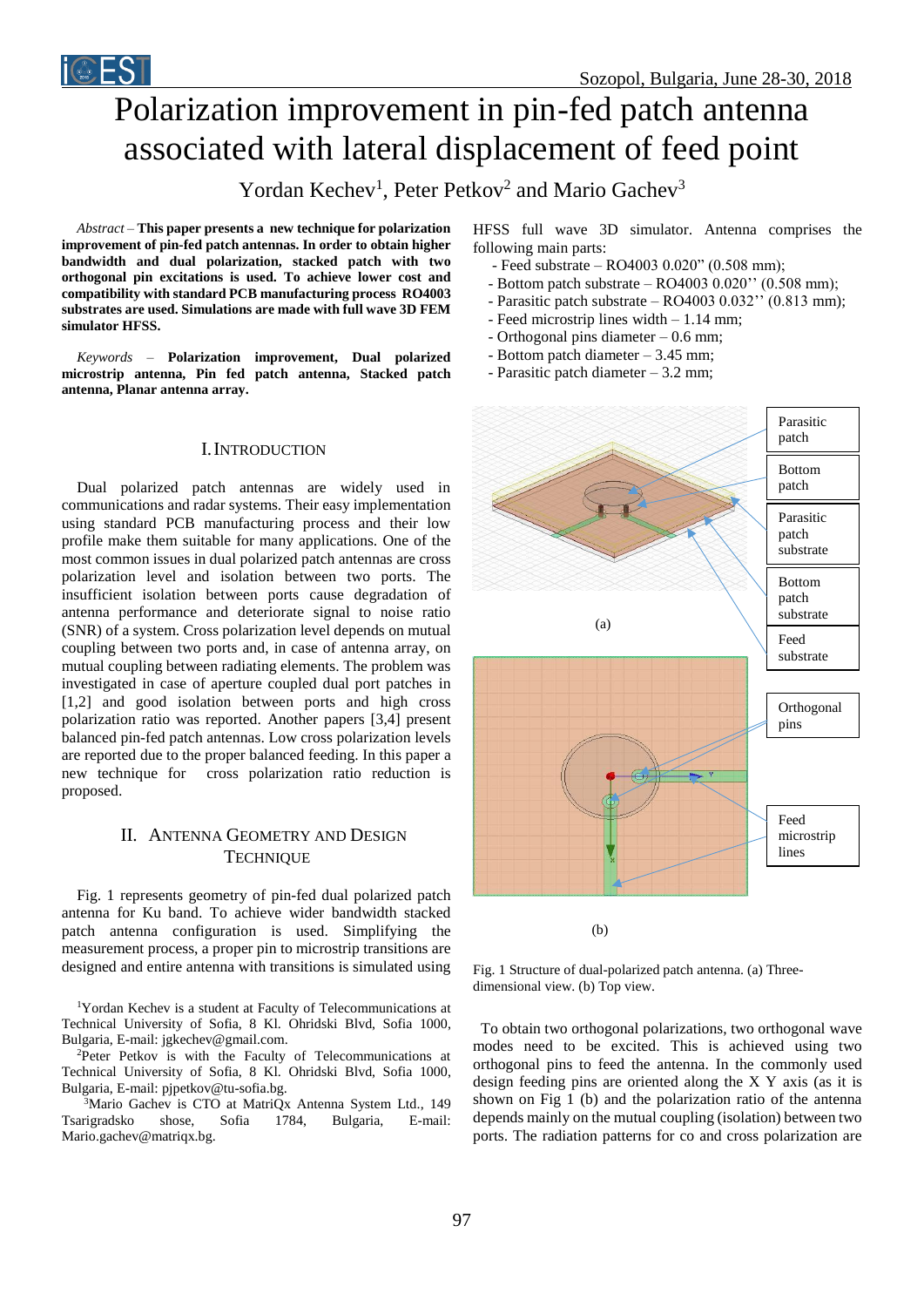

shown on Fig.3 (a) and Fig.4 (a). As it can be easily seen the cros polarization ratio is approximately close to between ports isolation. The proposed antenna configuration in shown on Fig.2. Using the proper feed points displacement a significant cross polarization suppression could be achieved.



Fig. 2 Top view of patch antenna with lateral displacement.

 As it is shown both pins have displacement from their nominal position. Pin for "vertical" polarization ( X axis) has offset negative to other (Y) axis and pin for "horizontal" polarization  $(Y \text{ axis})$  has offset negative to  $X$  axis or in other words when one of ports is displaced (negative to Y axis) other port is image of first along the same axis (Y) and then second port is rotated on 90 degrees. With this offset degradation of polarization ratio and isolation between ports is expected because of rotation of field vector from nominal coordinate system (0xy on Fig.2) and non-orthogonality between ports. As it is shown on Fig.4 isolation between ports decrease, so mutual coupling is increased and cross-polarization components are transferred. Cause of image copy and rotation of second ports from the first one, these cross – polarization components have 180 degrees phase difference and their sum is zero. Due to this phase difference polarization ratio of antenna is increased without degrading of radiation pattern symmetry and characteristics for the main polarization as it is shown on (Fig.3).

### III. SIMULATION RESULTS

Fig.3 shows radiation pattern for co- and cross – polarizations for nominal design and for the proposed technique. Patches have dimensions close to  $\lambda/2$  and antenna resonate at its main mode  $H_{11}$ . Patterns are symmetrical in different azimuthal cuts and have maximum directivity at boresight about 6 dBi. Fig.3b shows 10 dB increasing of polarization ratio on boresight at 14.25 GHz compared to standard design (Fig.3a). At the same time no significant degradation in return loss between two designs is observed as it can be seen from (Fig.4). Isolation between ports is decreased from 20 dB(Fig.4a) to 17.5 dB(Fig.4b) but the crosspolarization ratio is significantly improved due to the feeding points displacement as it was explained above.





Fig.3 Radiation pattern for both polarizations. (a) Without lateral displacement. (b) With lateral displacement.



(a)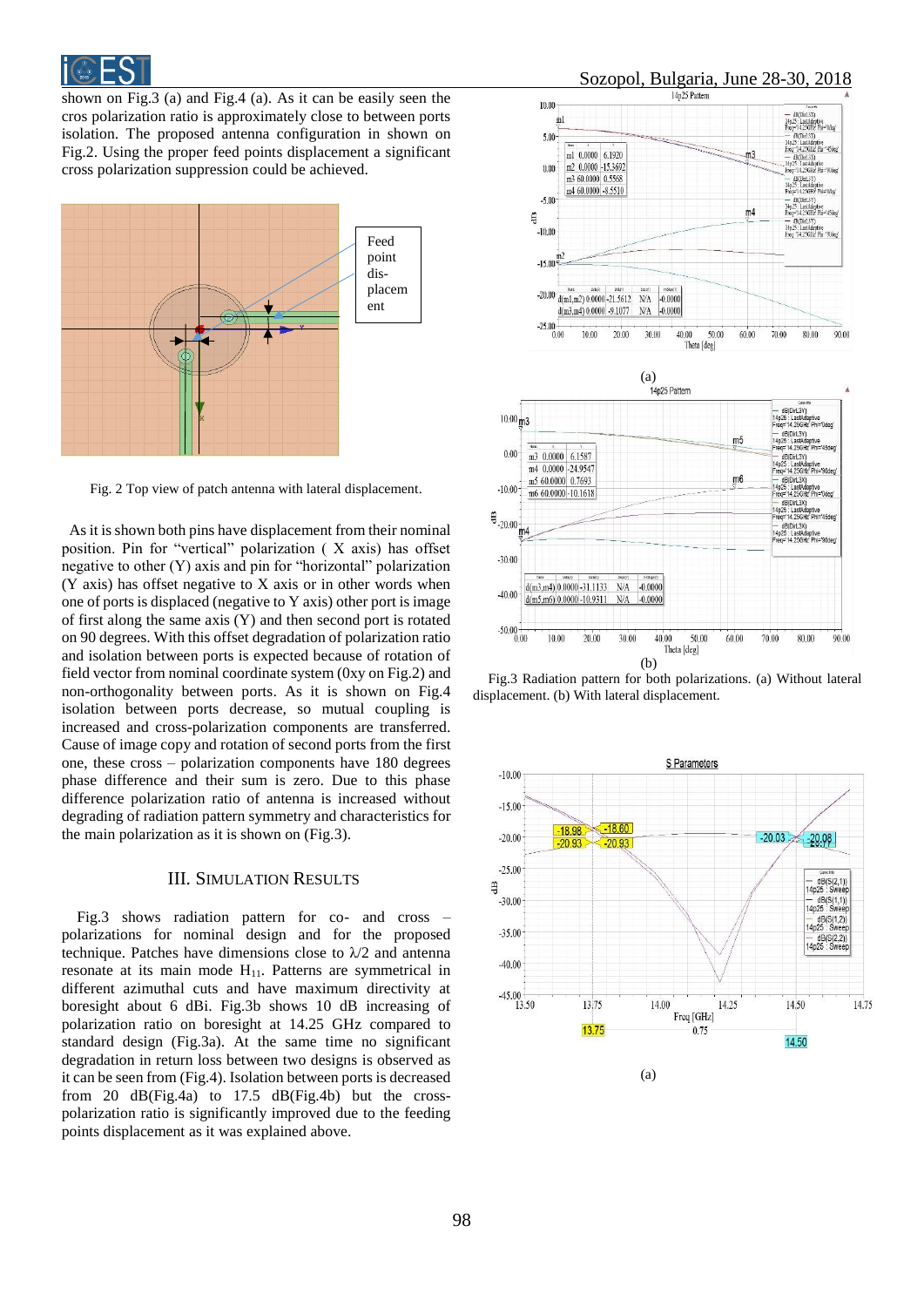



Fig.4 Scattering Parameters of the antenna. (a) Without lateral displacement. (b) With lateral displacement.

(a) standard design;

Sozopol, Bulgaria, June 28-30, 2018 44.00 CONNETRICTION CONTRACTOR<br>
14p25 : Sweep<br>
Phi Udeg Theta Udeg | 43.00 42.00 - dB(PolarizationRatioL3X)<br>14p25 : Sweep<br>Phi '4Sdeg' Theta '0deg'  $\frac{241.00}{5,40.00}$ dB(PolarizationRatioL3X - dB(PolarizationRatio<br>14p25 : Sweep<br>Phi '90deg' Theta '0deg'  $\frac{1}{2}39.00$  $38.15$  $< 38.15$  $238.00$  $37.16$  $\frac{2}{37.16}$  $\frac{5}{2}37.00$  $\bar{3}36.00$  $\frac{1}{6}$  35.00<br>  $\frac{6}{6}$  34.00<br>  $\frac{6}{3}$  33.00  $32.00$ 31.00  $30.00 + \frac{1}{13.50}$ 13.75 14.00 14.25 14.50 14.75 Freq [GHz] 13.70 14.50 (b)

Fig.5 Polarization ratio of nominal design and proposed technique. (a) Without displacement. (b) With displacement.

> **X-Polarization Peak**  $\overline{P_{in} 1 \text{ shift}} = 200 \text{ nm}$

 $\overline{P}$ in 2 shift = 250 um

250.00

 $m1$ 

200.00

X-Polarization Optimur<br>for both ports

 $Pin 1 shift = 200 um$ 

 $Pin 2 shift = 200 um$ 



 $\frac{8}{6}$  27.50  $\widetilde{\mathfrak{g}}_{25.00}$ 

 $22.50\frac{m}{3}$ 

 $20.00_{0.00}^{+}$ 

Initial position  $Pin 1 shift = 0 un$ 

Pin 2 shift =  $0 \text{ um}$ 

 $5000$ 

Used offsets are optimized to be 200 um for both ports in order to achieve symmetry. The results from simulations show 10-15 dB higher cross-polarization suppersion in the proposed design compared with the standard one. Improved cross-polarization performance could contribute significantly for better antenna performance, reducing interferience and iproving of the communication link signal-to-noise ratio .





150.00

Fig.6 Polarization ratio with different ports shift.

100.00